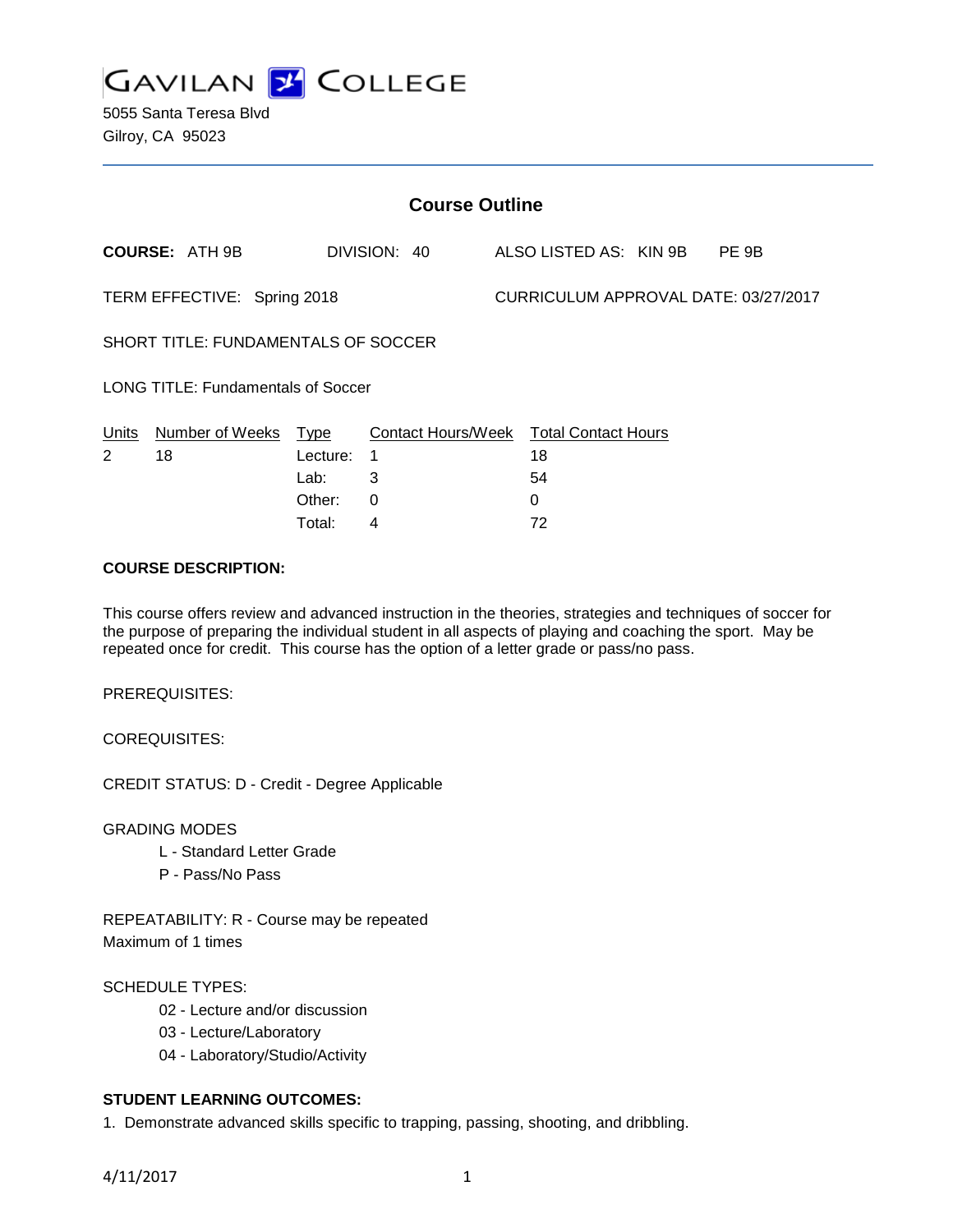Measure of assessment: demonstration

Year assessed, or planned year of assessment: 2018

Semester: Spring

2. Recognize and analyze advanced strategies and a variety of offensive and defensive theories, including various systems of play common to soccer, and apply them to game play.

Measure of assessment: demonstration, quiz, discussion

Year assessed, or planned year of assessment: 2018

Semester: Spring

## **CONTENT, STUDENT PERFORMANCE OBJECTIVES, OUT-OF-CLASS ASSIGNMENTS**

Curriculum Approval Date: 03/27/2017

12 Hours (3 Hours Lecture/9 Hours Lab)

Content: Introduction and discussion of course syllabus and grading procedures. Review of equipment needs and additional conditioning and stretching for soccer. Advanced trapping and passing. More detailed instruction in the essential skills of trapping and passing, including the mechanics involved. Students who repeat this class will become more proficient in these advanced skills through supervised repetition and practice.

Student Performance Objectives: Utilize the correct methods of stretching and participate in conditioning drills. Demonstrate and explain the passing and trapping skills presented.

8 Hours (2 Hours Lecture/6 Hours Lab)

Content: Advanced shooting. Skills such as utilizing the instep, chipping, volley and bending the ball will be practiced. Advanced dribbling. Advanced mechanics involved in dribbling the soccer ball, such as inside/outside of the foot, instep, sole of the foot, and feints, will be presented. Lecture, discussion, video, and guided practice will be utilized. Through supervised repetition of the drills students who repeat this class will become more proficient in these skills.

Student Performance Objectives: Demonstrate advanced shooting techniques. Analyze the various skills involved in executing all types of shots. Evaluate dribbling skills and their effectiveness in the various areas of the field of play.

16 Hours (4 Hours Lecture/12 Hours Lab)

Content: Advanced defending. Essential defensive techniques and proper mechanics will be demonstrated and a team philosophy will be discussed. Focus will be on 1v1, 2v2, and shepherding. Advanced goalkeeping. Focus will include high balls, punching, diving and redistribution. Sequential drills will be utilized. Students who repeat this class will become more advanced defenders. They will become more proficient through supervised practice.

Student Performance Objectives: Explain and demonstrate these defensive skills. Demonstrate the proper form and skills used in goalkeeping. Participate in a variety of situational drills.

8 Hours (2 Hours Lecture/6 Hours Lab)

Content: Advanced passing and shooting. Students will be presented information on and practice chipping, top of the instep, and inside of the instep shooting as well as disguising passes, give-n-go's, overlapping, feints, and proper usage of the areas of the field (offensive third, middle third, and defensive third). Advanced defending. Situations, philosophies, and strategies involved in defending will be discussed. Students who repeat this course will become more proficient in executing passing and shooting techniques through supervised repeated practice. They will become more skilled at defending.

Student Performance Objectives: Demonstrate their skills in practical game applications. Discuss a variety of strategies involved in defending.

8 Hours (2 Hours Lecture/6 Hours Lab)

Content: Systems of play. Review systems of play, including the student's ability to explain the tactics behind each system. Advanced systems of play showing strategy and philosophy will be introduced. Set plays. Throw-ins, free kicks

(both direct and indirect), and corners will be reviewed. Students who repeat the class will benefit from the supervised repetition of practice. They will be provided the opportunity to teach a set play to the rest of the class.

Student Performance Objectives: Recognize, explain, and demonstrate the various systems of play. Apply the appropriate skills necessary to execute set plays.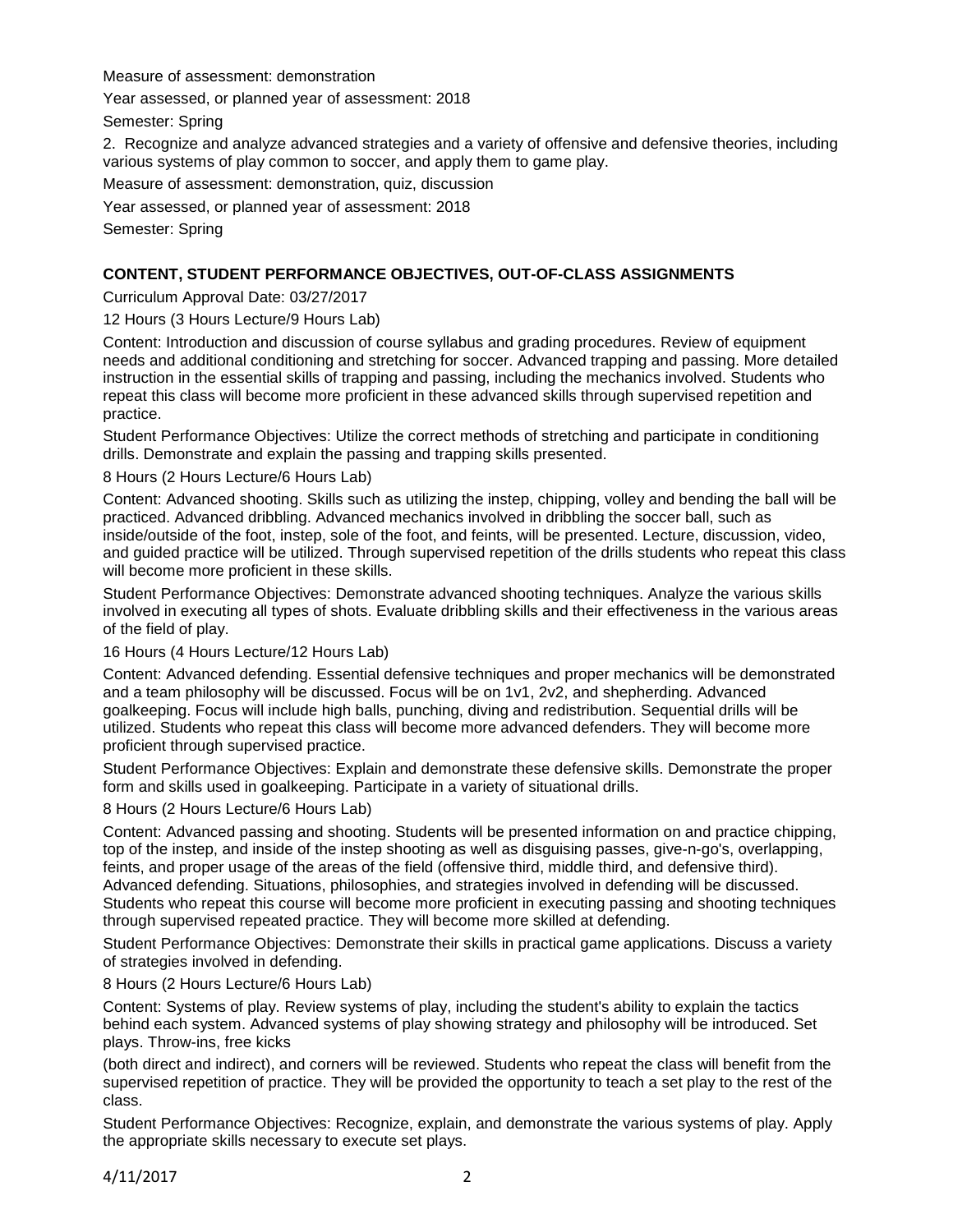16 Hours (4 Hours Lecture/12 Hours Lab)

Content: Laws of the game. Lecture, discussion, and test on the rules of soccer. Inter-class play. Semester review. Student's skills and their ability to execute formations will be evaluated during this time. Students who repeat the course will become more proficient in their skills through supervised practice.

Student Performance Objectives: Complete a test on the rules of soccer. Students who repeat this class will demonstrate their knowledge of the rules of the game by analyzing and interpreting these rules by refereeing scrimmages and making the correct calls depending on the infraction. Demonstrate their playing skills and the rules of the game through inter-class play and by refereeing scrimmages. 2 Hours

# **METHODS OF INSTRUCTION:**

Lecture, demonstration, guided practices, video-analysis and interpretation, group discussions.

## **METHODS OF EVALUATION:**

Writing assignments Percent of total grade: 10.00 % Homework Skill demonstrations Percent of total grade: 50.00 % **Demonstration** Objective examinations Percent of total grade: 10.00 % Multiple Choice, True/False Other methods of evaluation Percent of total grade: 30.00 % Requires student participation.

## **OUT OF CLASS ASSIGNMENTS:**

#### Required Outside Hours: 6

Assignment Description: Homework: Students will develop a list of stretching and conditioning exercises explaining the specific benefits to soccer players. They will watch several professional matches and write descriptions of the advanced trapping and passing skills observed.

#### Required Outside Hours: 4

Assignment Description: Homework: Students will watch video and live matches and analyze successful shooting techniques. They will make a list of the shooting skills they observe.

#### Required Outside Hours: 8

Assignment Description: Homework: Students will watch live matches and/or videos and share observations of defensive techniques with fellow classmates. They will explain the defensive system or lack-there-of that the teams are utilizing. Successes or failures of those systems will be described. Students will evaluate the advanced skills demonstrated by the goalkeepers.

#### Required Outside Hours: 4

Assignment Description: Homework: Students will watch and evaluate professional or 4-year college players in match situations and analyze the effectiveness of the players skills in utilizing the proper areas of the field. They will also track what defense is being utilized and note what adjustments are being made and how effective they are.

#### Required Outside Hours: 4

Assignment Description: Homework: Students will watch matches at all levels and evaluate in writing the systems of play in use and how successful or not they were. They will track the systems and note when adjustments were made as well as evaluate how well the systems matched up against each other. They will also evaluate how well the system of play reflected the team's ability and skills to run that system. Students will evaluate the effectiveness of the set plays used by the teams.

Required Outside Hours: 8